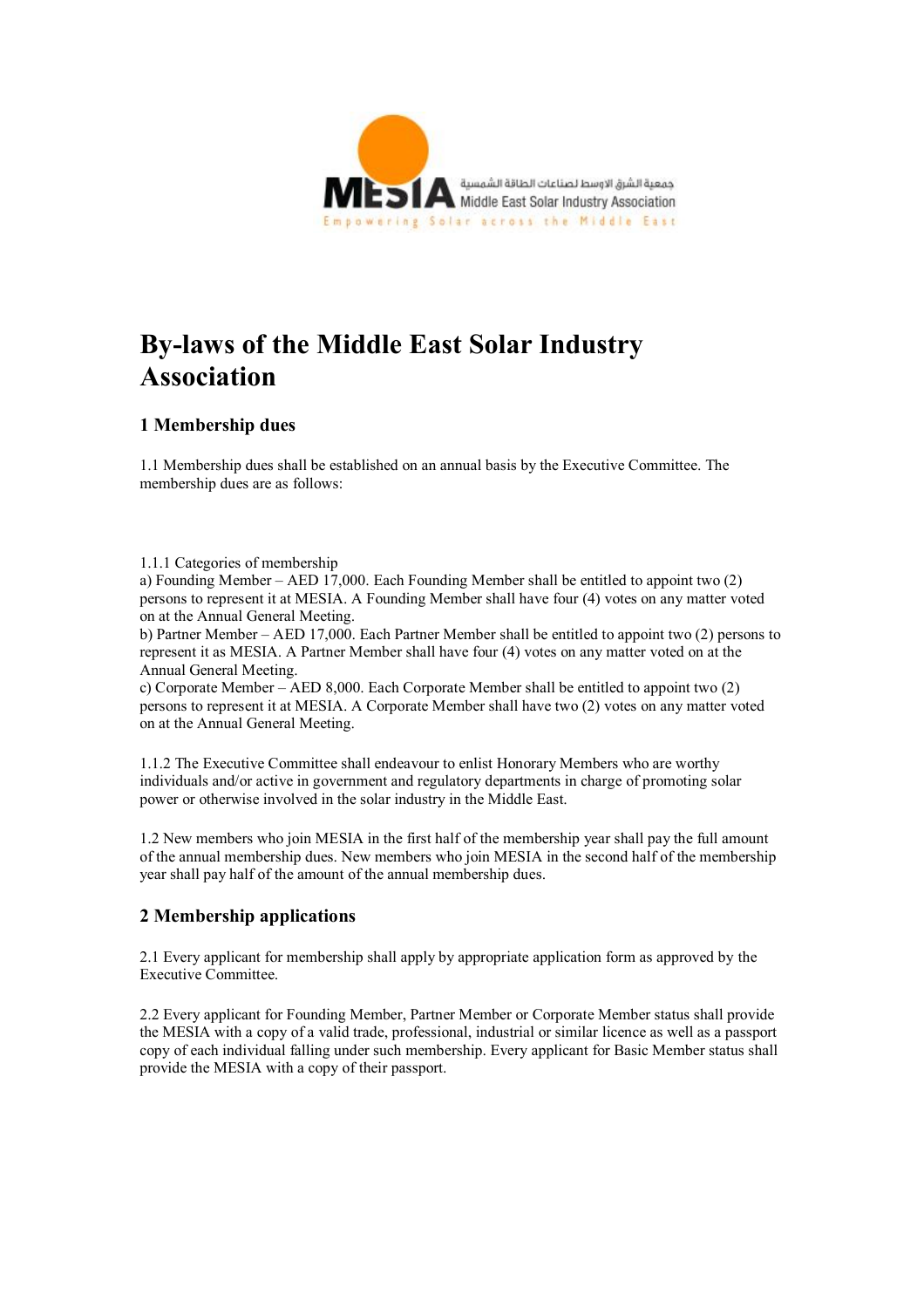# **3 Determination of membership**

3.1 For the purpose of determining eligibility under section 3.1.1 of the Constitution, "solar companies" shall be understood to include entities lawfully engaged in the conduct of solar business activities or related services in furtherance or support of the goals of MESIA, and which are:

3.1.1 Solar corporations, limited liability companies, partnerships, sole proprietorships, associations, institutions and other solar organizations and entities;

3.1.2 Branch offices of solar organizations and entities; and

3.1.3 Controlled foreign subsidiaries of the foregoing solar organisations or entities, or branch offices of the foregoing solar subsidiaries.

## **4 Membership lists and information**

4.1 The Executive Committee shall maintain an up-to-date list of MESIA members.

4.2 The Executive Committee shall be required to distribute circulars to Members containing information or news considered to be of interest to members.

#### **5 Duties of Executive Committee members**

The duties of the officers of the Executive Committee shall be as follows:

5.1 The Chairman shall exercise general supervision over the affairs of the MESIA and shall represent the MESIA in all external relations. The Chairman will set the vision for the association and ensure that the actions undertaken by MESIA are in-line with its vision.

5.2 The President shall provide leadership in achieving MESIA's mission. He or she shall preside over all meetings of the MESIA and the Executive Committee and shall be responsible for implementing the decisions of the Executive Committee.

5.3 The Vice President shall deputise for the President on all MESIA matters. He or she shall be responsible for implementing the decisions of the Executive Committee.

5.4 The Secretary General shall assists the President and Vice President in the performance of their duties and will be responsible in the absence of the Vice President. In addition, will support the policy related initiatives while keeping a strong tie with the policy makers in the region. Make policy recommendation in solar / renewables, and support research report to that endeavour.

5.5 The Treasurer shall be responsible for all financial receipts, disbursements, accounts, financial records and reports.

5.6 The Marketing & Communications Director shall be responsible for the events and programs organised by MESIA. He or she shall also be responsible for liaising with all forms of media and with like-minded business and community organisations. He or she shall also be responsible for the MESIA website and any internal or external publications of the MESIA.

5.7 The Membership Director shall be responsible for membership development and services with the goal of increasing the membership base and the retention thereof.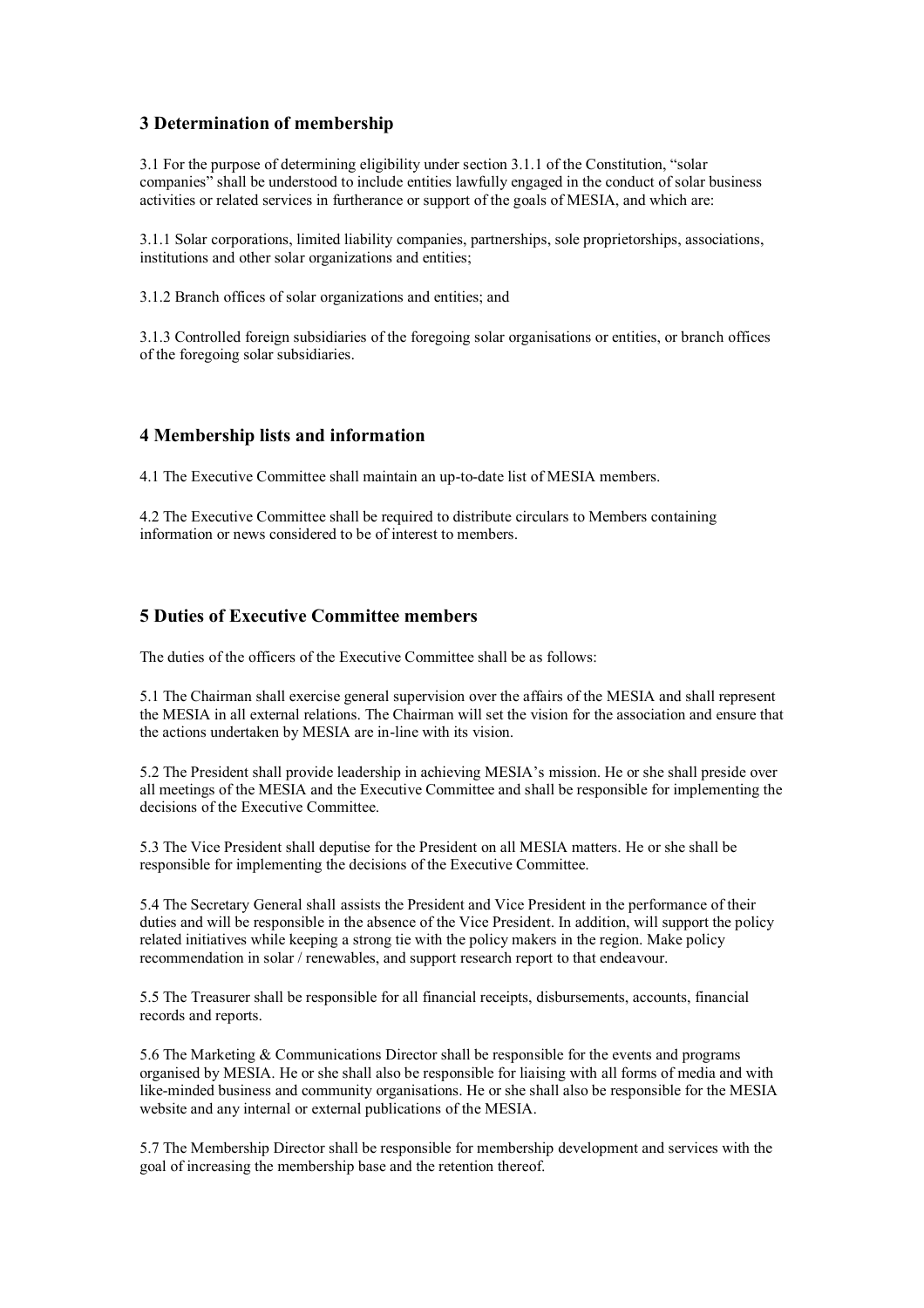5.8 The Legal Counsel shall be responsible for all legal matters related to contracts signed by MESIA and for ensuring that MESIA complies with all relevant rules and regulations as well as the Constitution and By-Laws.

5.9 The Research Director shall be responsible for all the research publications and white paper reports by MESIA as well as all matters of a policy research nature, such as technical reports, market analyses, and policy recommendations.

5.10 The International Cooperation & Development Director shall be responsible to develop relationships as well coordinate and liaison with other leading solar associations, event management associations, and international organization (i.e. IRENA, WWF, IFC, World bank) to share best practices as well as establish MESIA as a leading solar association / voice of MENA solar sector.

## **6 Agents and representatives**

6.1 The Executive Committee may appoint any persons needed to assist in achieving the objectives of MESIA. Appointments which extend beyond the next Annual General Meeting must be approved by the newly elected Executive Committee.

6.2 The Executive Committee shall appoint a Marketing Coordinator to manage the day-to-day affairs of the MESIA, and shall determine his or her duties. The salary and other terms and conditions of employment of the Marketing Coordinator or any other employee of MESIA shall be fixed by the Executive Committee (and may be amended from time to time).

# **7 Minutes of meetings**

Minutes of each General Meeting of the Executive Committee shall be recorded and made available to all members upon request.

## **8 Nomination of candidates for the Executive Committee**

8.1 The Executive Committee shall appoint a nominating committee from among the Members ("Nominating Committee").

8.2 The Nominating Committee shall review all nominations received from the membership and shall ensure that the constitutional requirements are met; specifically, that a prospective nominee be a Full Member.

8.3 The names of all candidates nominated shall be announced to the Members of MESIA not later than two weeks before the date fixed for the Annual General Meeting. No person may be nominated for two elective positions. Nominations shall be closed following the announcement of candidates by the Nominating Committee.

# **9 Election of the Executive Committee**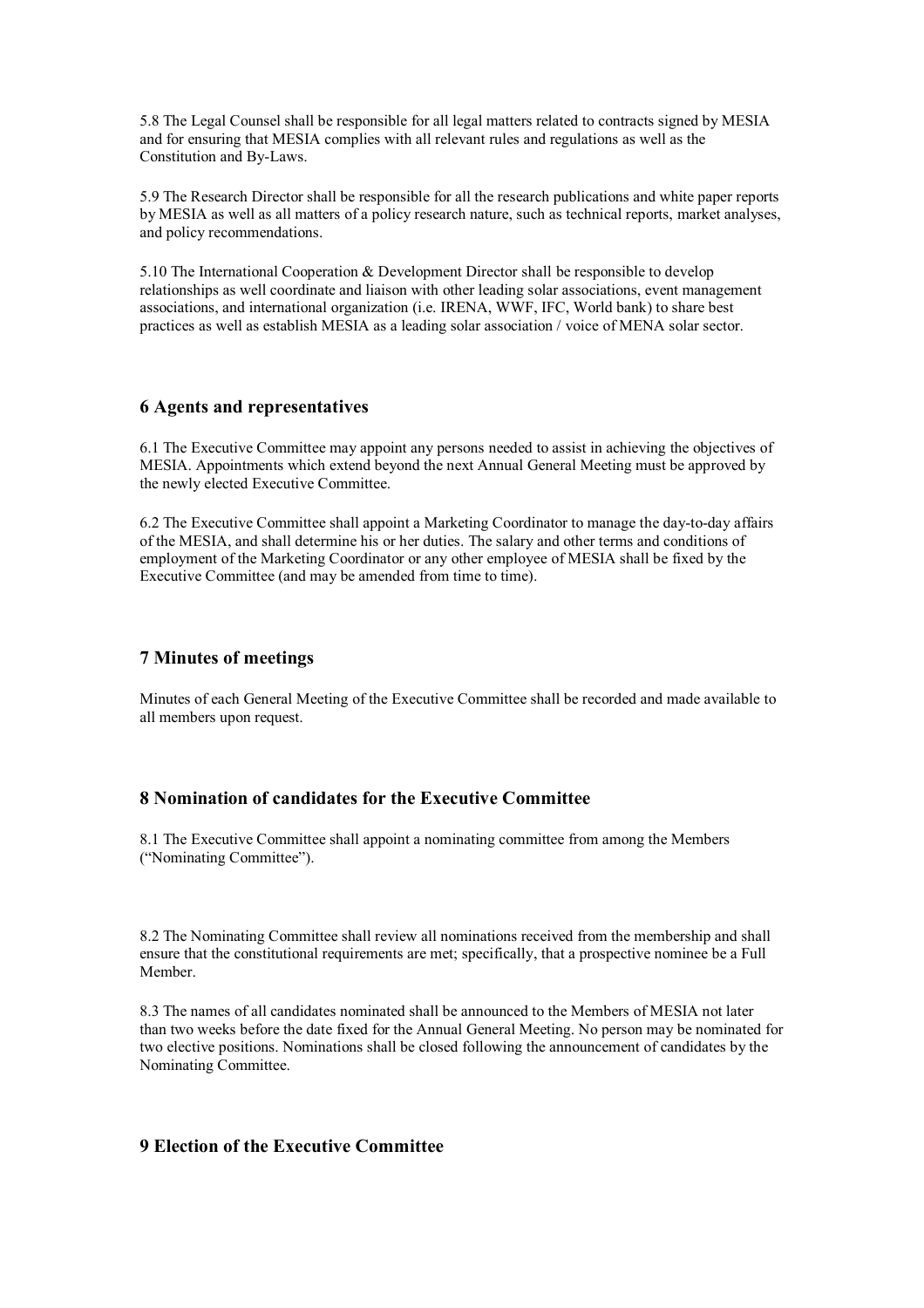9.1 In case of competition, an election shall be held by secret ballot with respect to each position competed for in such manner as the Executive Committee may reasonably prescribe.

9.2 Election shall be by simple majority of the Members voting. Ballots may be cast in advance of the Executive Committee meeting.

# **10 Financial control**

10.1 Within one (1) month of the election of the Executive Committee, three (3) officers of the Executive Committee, which shall include the President and the Treasurer, shall be authorised to sign cheques on behalf of the MESIA.

10.2 The signatures of any two (2) authorised signatories shall be required on all cheques issued in the name of the MESIA.

10.3 Notwithstanding the above restrictions but subject to any further limitations that may be imposed by the Executive Committee, the Marketing Coordinator shall be permitted to authorise individual expenditures in the amount of AED 2,000, up to a maximum of AED 5,000 during any one (1) week period.

#### **11 Insurance**

The Executive Committee may maintain a suitable amount of insurance which is necessary for the prudent conduct of the affairs of the MESIA.

#### **12 Indemnification**

MESIA shall indemnify and keep fully and effectively indemnified all officers of the Executive Committee against and in respect of any and all losses, liabilities, costs (including without limitation, legal costs), charges, expenses, actions, proceedings, claims and demands arising out of the performance of their duties.

# **13 Executive committee action**

The Executive Committee may approve any action with respect to any issue properly before it according to the following conditions: